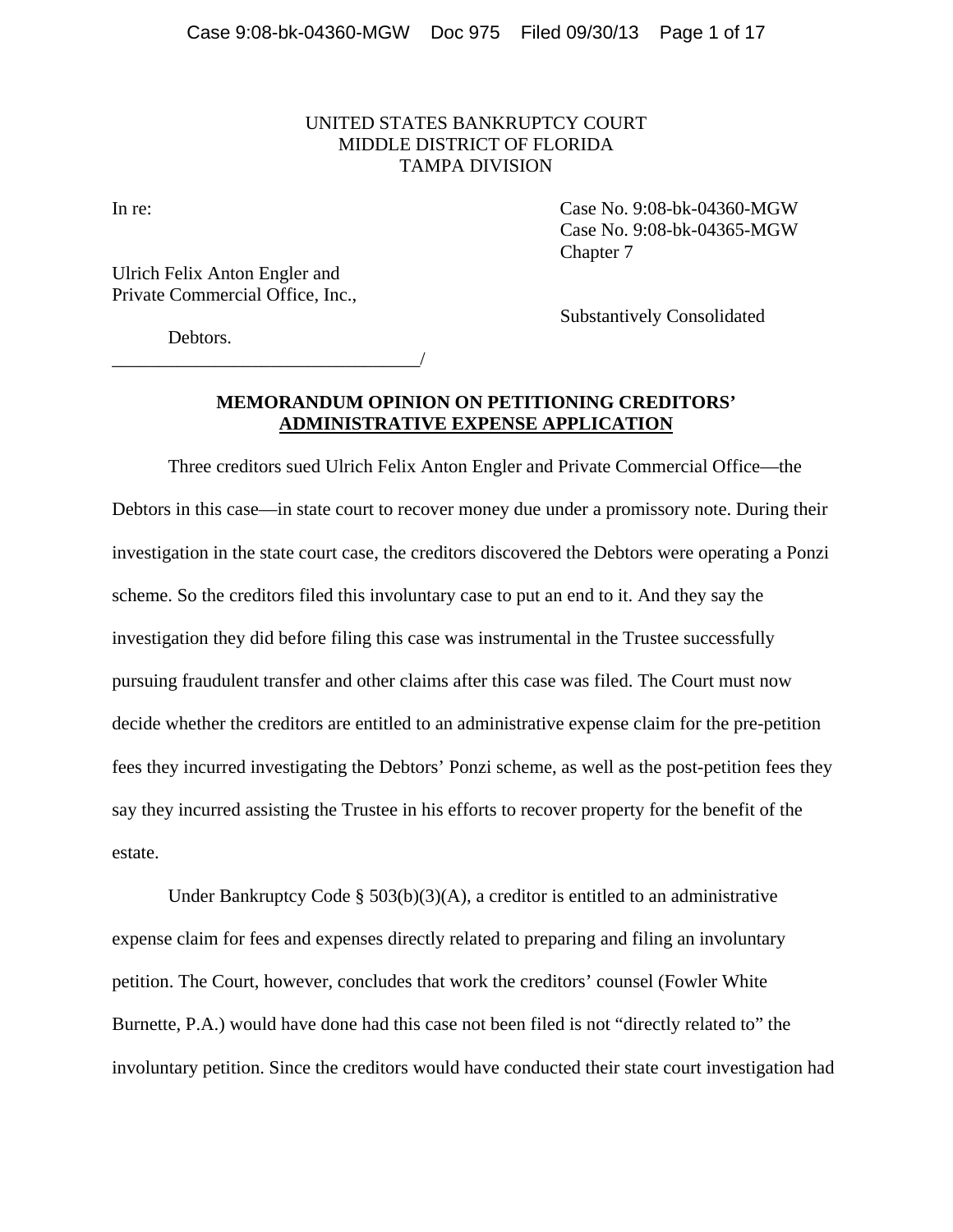#### Case 9:08-bk-04360-MGW Doc 975 Filed 09/30/13 Page 2 of 17

this case not been filed, they are not entitled to an administrative expense claim for the fees related to that investigation. Nor are they entitled to an administrative expense claim under § 503(b)(3)(B) for the fees they say they incurred in assisting the Trustee to recover property for the benefit of the estate since the plain language of  $\S$  503(b)(3)(B) requires—but the creditors failed to obtain—court approval before for they took any action to recover property for the estate. Accordingly, the creditors' administrative expense claim is limited to the fees they incurred through the date the order for relief was entered for work they did solely because this case was filed.

## **Background**

The Debtors in this case perpetrated a massive Ponzi scheme bilking investors out of hundreds of millions of dollars.<sup>1</sup> Engler apparently represented to potential investors that he had sophisticated, proprietary software enabling him to effectuate trades faster than other investors, yielding enormously large and sustainable profits. And he claimed he had a track record of success to prove it. In actuality, Engler had no such software—or track record of success. The only way for Engler to make good on the returns promised to investors was to acquire funds from new investors at an exponential rate. Those investors included Klaus Wolfschmidt, Reinhard Muller, and Anneliese Schmitt.

When Wolfschmidt, Muller, and Schmitt did not receive the promised returns, they retained Fowler White to pursue legal action against the Debtors. Immediately after it was retained in October 2007, Fowler White began investigating potential claims against the Debtors.<sup>2</sup> It appears from the time records filed with the Court that Fowler White filed a

 $1$  Doc. No. 916-1 at  $\P\P$  7-8.

 $^{2}$  *Id.* at  $\P$  5-8.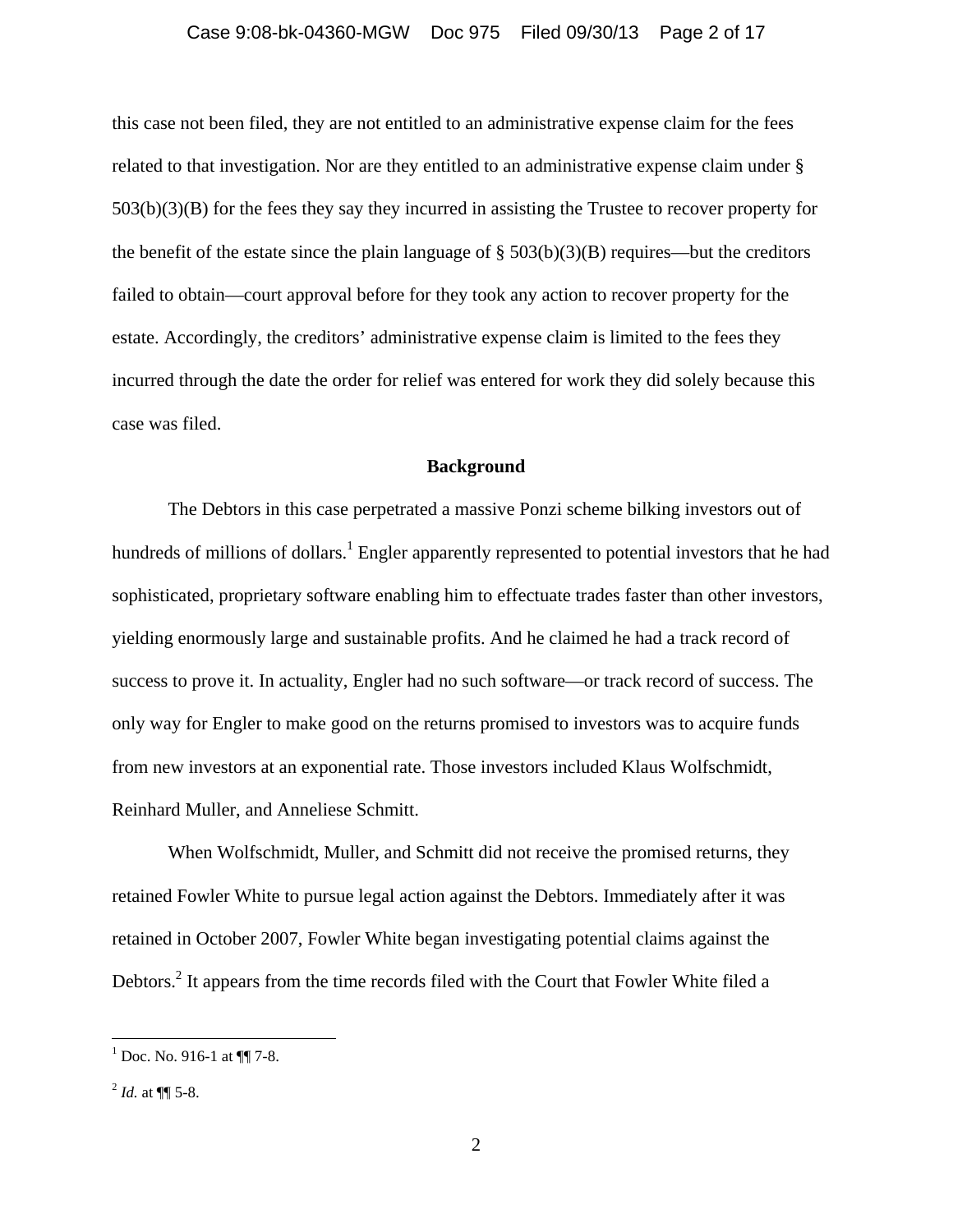## Case 9:08-bk-04360-MGW Doc 975 Filed 09/30/13 Page 3 of 17

complaint for damages and injunctive relief by mid-November  $2007$ .<sup>3</sup> While that case was pending, Fowler White continued investigating the Debtor's assets.<sup>4</sup> Sometime during that investigation, Fowler White uncovered the widespread nature of the Debtors' fraud.<sup>5</sup> By late January 2008, Fowler White began considering a possible involuntary bankruptcy against the Debtors.<sup>6</sup>

Over the next three months, Fowler White conducted and analyzed various legal issues related to the potential involuntary case against the Debtors.<sup>7</sup> At the same time, it continued with its state court lawsuit against the Debtors.<sup>8</sup> Eventually, Fowler White determined an involuntary bankruptcy case was necessary to put an end to the Ponzi scheme and give creditors some hope of recovering on their "investments."<sup>9</sup> On March 31, 2008, Fowler White filed two involuntary bankruptcy cases—one against Engler and the other against Private Commercial Office—on behalf of their clients.<sup>10</sup>

Two weeks after this case was filed, Fowler White was approved as counsel for the petitioning creditors (their clients Wolfschmidt, Muller, and Schmitt). Neither Engler nor Private Commercial Office responded to the summons for the involuntary petition. So the petitioning

6 Doc. No. 864-2.

<sup>7</sup> *Id.*

 $3$  Doc. No. 864-2.

<sup>4</sup> Doc. No. 864-2.

 $<sup>5</sup>$  Doc. No. 916-1 at  $\P$ [| 7-9.</sup>

 $^{9}$  *Id.*; Doc. No. 916 at ¶ 9.

<sup>&</sup>lt;sup>10</sup> The involuntary case against Engler was styled: *In re Engler*, Case No. 9:08-bk-04360-MGW. The case against Private Commercial Office was styled: *In re Private Commercial Office*, *Inc.,* Case No. 9:08-bk-04365-MGW. The two cases were eventually consolidated. Doc. No. 51. All docket cites in this Memorandum Opinion are to the lead bankruptcy case: Case No. 9:08-bk-04360.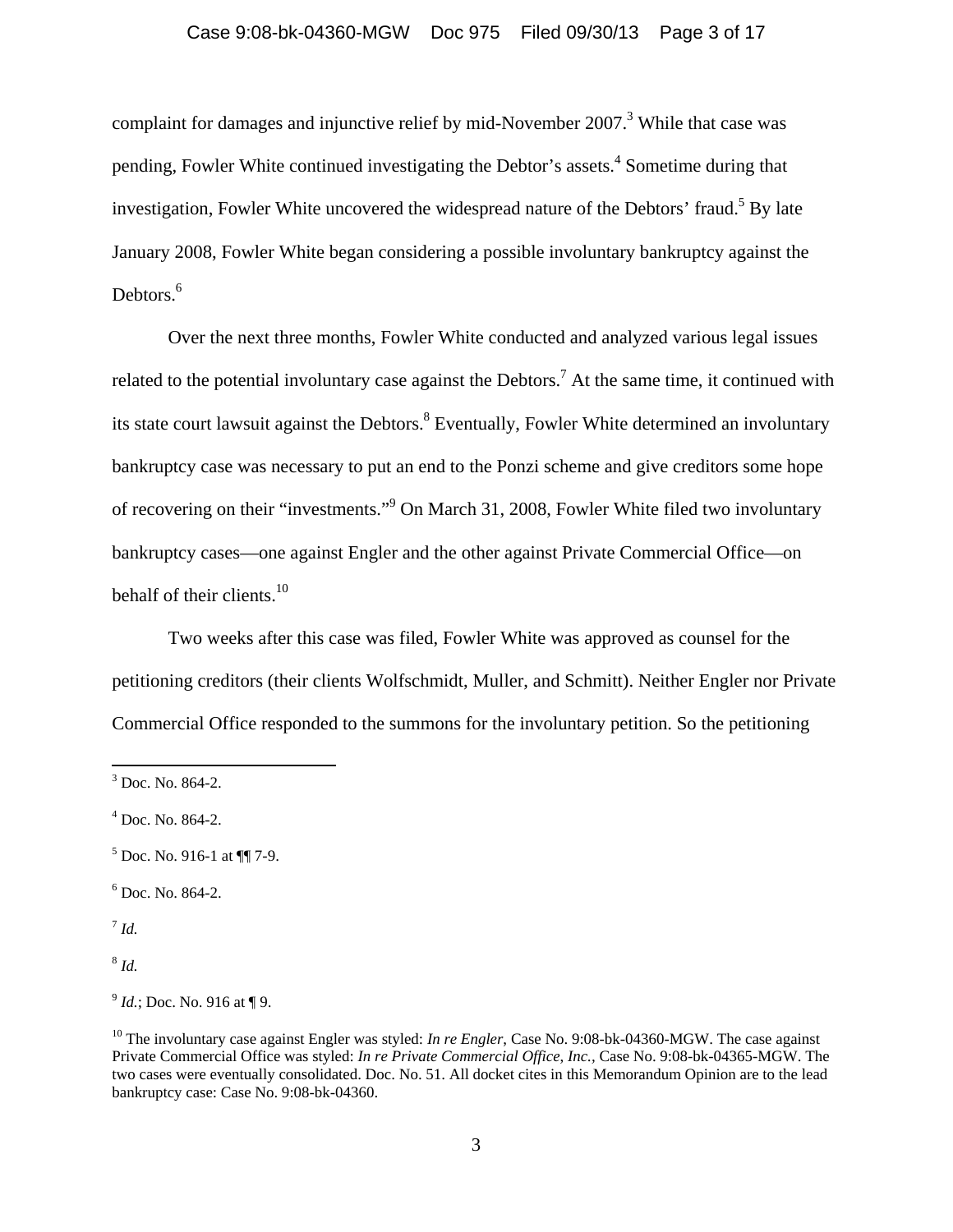## Case 9:08-bk-04360-MGW Doc 975 Filed 09/30/13 Page 4 of 17

creditors moved for entry of an order of relief by default.<sup>11</sup> On April 29, 2008, the Court entered an order for relief;<sup>12</sup> Robert Tardif was appointed as the Chapter 7 Trustee the following day. Six months later, Fowler White was approved as special counsel.<sup>13</sup>

From the time this case was filed until Fowler White was retained as special counsel, the petitioning creditors say they: provided the Trustee with substantial information they obtained during their pre-petition investigation; assisted the Trustee in obtaining the information necessary to prepare the Debtors' schedules (such as the names and addresses of hundreds of victims of the Debtors' Ponzi scheme); prepared and filed an application to have these bankruptcy proceedings recognized in Germany; provided the Trustee with documents relating to the recovery of assets; provided the Trustee with information about the Debtors' associates, bank records, and assets; and assisted the Trustee by researching the Debtor's assets.<sup>14</sup> The petitioning creditors apparently incurred \$156,944.42 in fees for work done by Fowler White from the time the firm was initially retained by the petitioning creditors in October 2007 until the time it was retained as special counsel by the Trustee in October 2008.

On October 15, 2012, the petitioning creditors filed their fee application.<sup>15</sup> In their fee application, the petitioning creditors only sought  $$102,569.53$  in fees and expenses.<sup>16</sup> According to the petitioning creditors, they voluntarily reduced the fees and expenses they were seeking by

 $11$  Doc. No. 7.

 $12$  Doc. No. 9.

 $13$  Doc. No. 85.

 $14$  Doc. No. 916 at 10-11.

<sup>&</sup>lt;sup>15</sup> Doc. No. 864 at  $\P$  21.

<sup>&</sup>lt;sup>16</sup> *Id.* The administrative expense application actually says it is seeking a total of \$106,750.22. But when the Court adds up the categories of fees sought, the total only comes to \$102,569.63. That amount (\$102,569.63) is consistent with the amounts later specified in the petitioning creditors' motion for summary judgment. It appears the \$106,750.22 was either a typographical or computational error. In either case, it has no impact on the Court's ruling.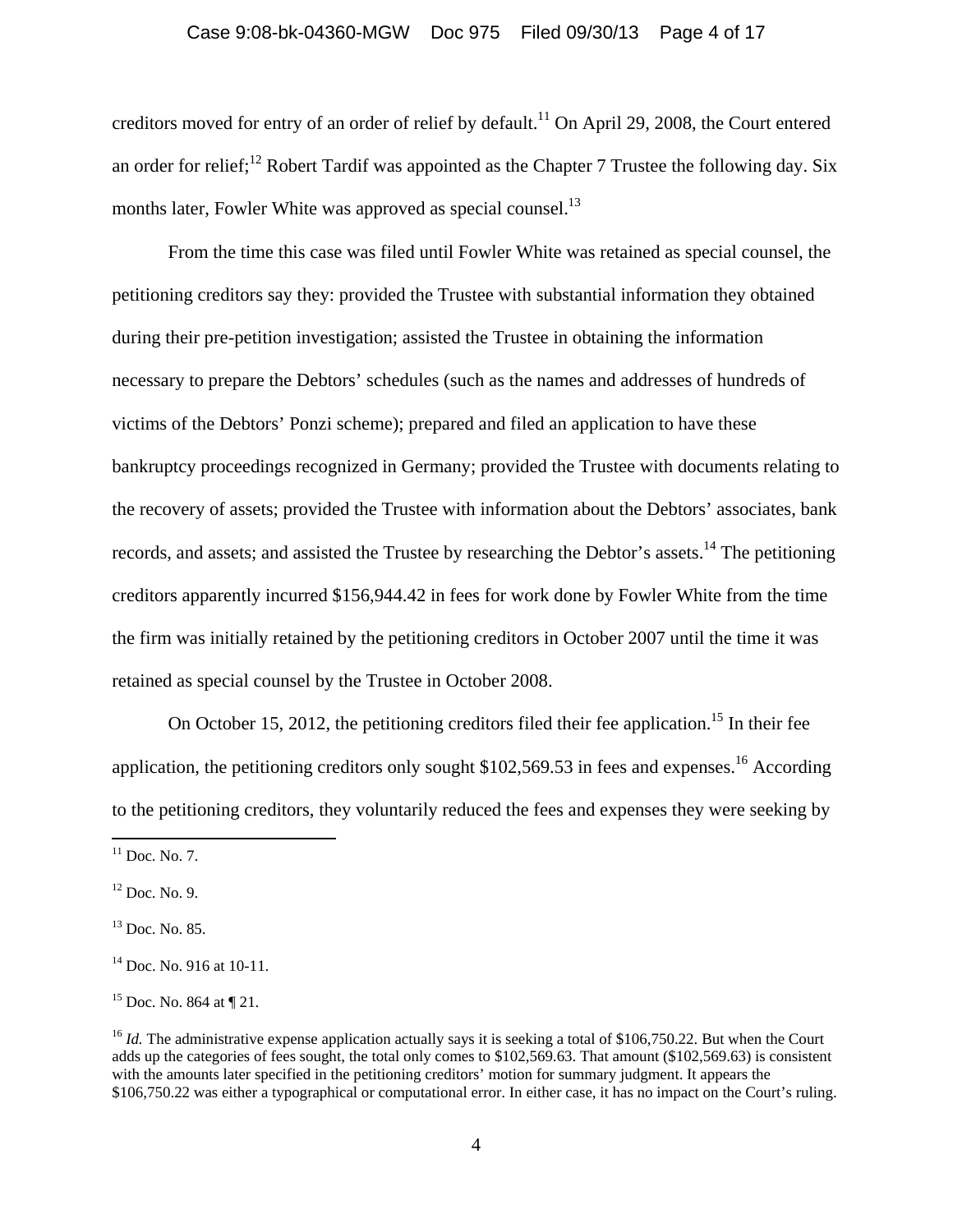\$54,374.89.<sup>17</sup> The Trustee objected to the fees sought by the petitioning creditors.<sup>18</sup> So the Court scheduled a final evidentiary hearing on the petitioning creditors' administrative expense application.19

Before the final evidentiary hearing was held, the parties agreed to have the Court rule on the petitioning creditors' administrative expense claim on summary judgment. The petitioning creditors filed a motion for summary judgment seeking a total of \$95,753.06 in fees and expenses.<sup>20</sup> According to the petitioning creditors, they are entitled to (i) \$38,011.53 for fees and expenses incurred prepetition in connection with filing this case; and (ii) \$55,916.53 for fees and expenses incurred after the case was filed (but before Fowler White was retained as special counsel) for work that resulted in the recovery of assets for the estate.<sup>21</sup> The Trustee objects to all but \$6,138.25 of the pre-petition fees and expenses and all of the post-petition fees and expenses.<sup>22</sup> The Court must now decide the amount of pre-petition and post-petition fees and expenses, if any, the petitioning creditors are entitled to as a matter of law.

 <sup>17</sup> *Id.*

<sup>18</sup> Doc. No. 889.

<sup>&</sup>lt;sup>19</sup> Doc. No. 884.

<sup>&</sup>lt;sup>20</sup> Doc. No. 916. There was a \$6,816.47 difference between the petitioning creditors' initial administrative expense application and the amount sought in their motion for summary judgment. That difference is the fees incurred by the petitioning creditors' local counsel (Trenam, Kemker, et al.).

<sup>&</sup>lt;sup>21</sup> *Id.* at  $\P$  13. Although the petitioning creditors refer to the \$38,011.53 as "prepetition fees," that amount actually includes work done after this case was filed through the date the order for relief was entered.

 $22$  Doc. Nos. 915 & 918.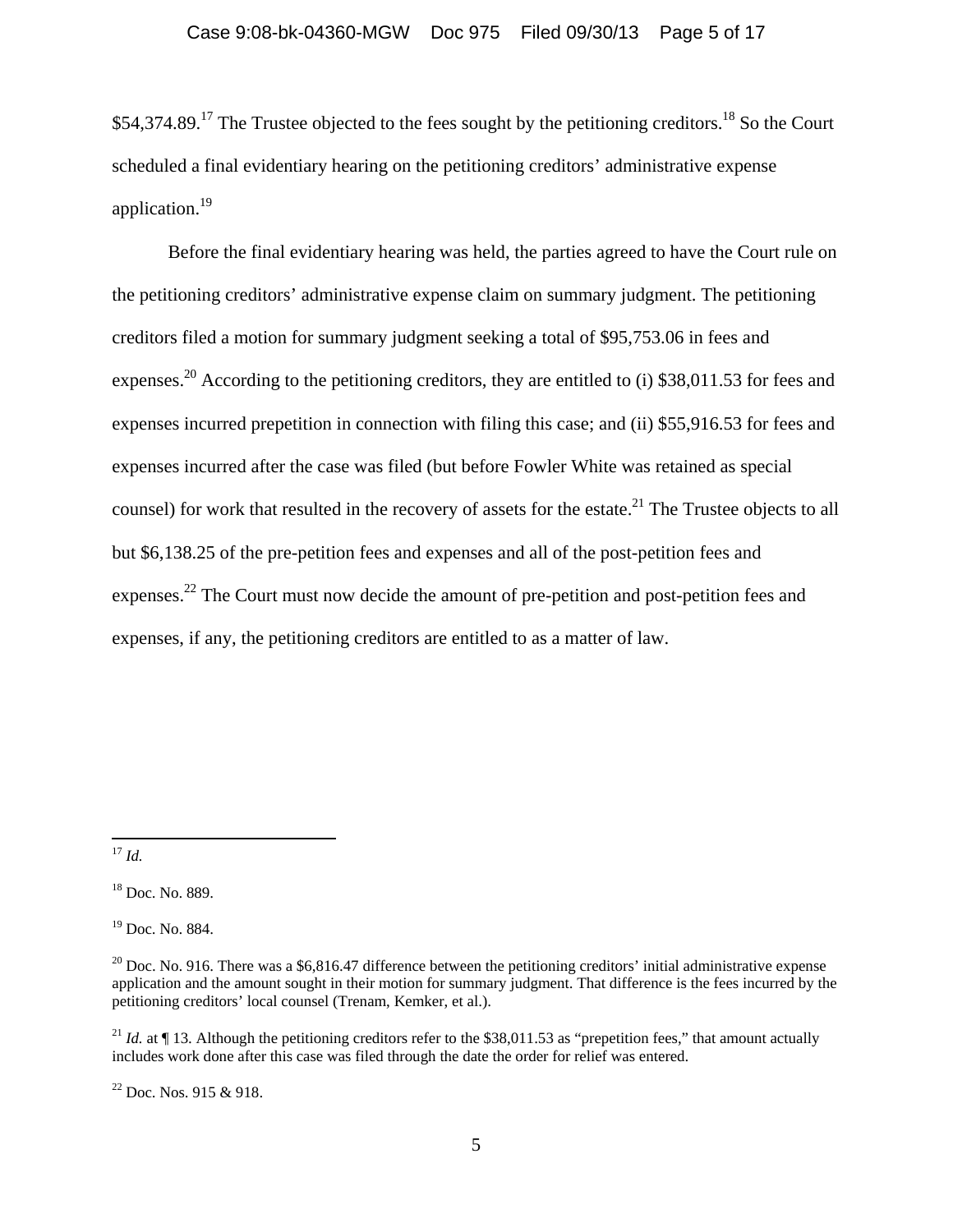# **Conclusions of Law**<sup>23</sup>

Whether the petitioning creditors can recover the fees they incurred prepetition through the order for relief as an administrative expense is governed by § 503(b)(3).<sup>24</sup> Under § 503(b)(3)(A), a creditor may recover the actual and necessary expenses—other than attorney's fees and costs—incurred filing an involuntary petition.<sup>25</sup> Subsection (b)(4) then provides that reasonable attorney's fees are allowable as an administrative expense if a creditor is entitled to recover its expenses under subsection (b)(3).<sup>26</sup> The Trustee does not dispute that—when read together—subsections (b)(3) and (b)(4) provide a basis for the petitioning creditors to recover the attorney's fees and costs incurred filing this case. $27$ 

And the parties generally agree on the standard for determining which fees are allowable as an administrative expense under  $\S$  503(b)(3)(A). Previously, under the Bankruptcy Act of 1898, a petitioning creditor could only recover the time actually spent preparing and filing the involuntary petition.<sup>28</sup> That view has since been rejected.<sup>29</sup> It is now the prevailing the view one shared by the parties in this case—that the petitioning creditors are not limited only to the

<sup>25</sup> *Id.*

 $26$  11 U.S.C. § 503(b)(4).

 $27$  Doc. No. 915 at 4.

<sup>&</sup>lt;sup>23</sup> The Court has jurisdiction over this case under section 28 U.S.C. § 1334(b). This is a core proceeding pursuant to 28 U.S.C. § 157(b)(2)(A) & (B).

 $24$  11 U.S.C. § 503(b)(3)(A).

<sup>28</sup> *In re Hanson Indus., Inc.*, 90 B.R. 405, 410 (Bankr. D. Minn. 1988); *In re Baldwin-United Corp.*, 79 B.R. 321, 337 (Bankr. S.D. Ohio 1987).

<sup>29</sup> *Hanson Indus.*, 90 B.R. at 410; *Baldwin-United*, 79 B.R. at 337.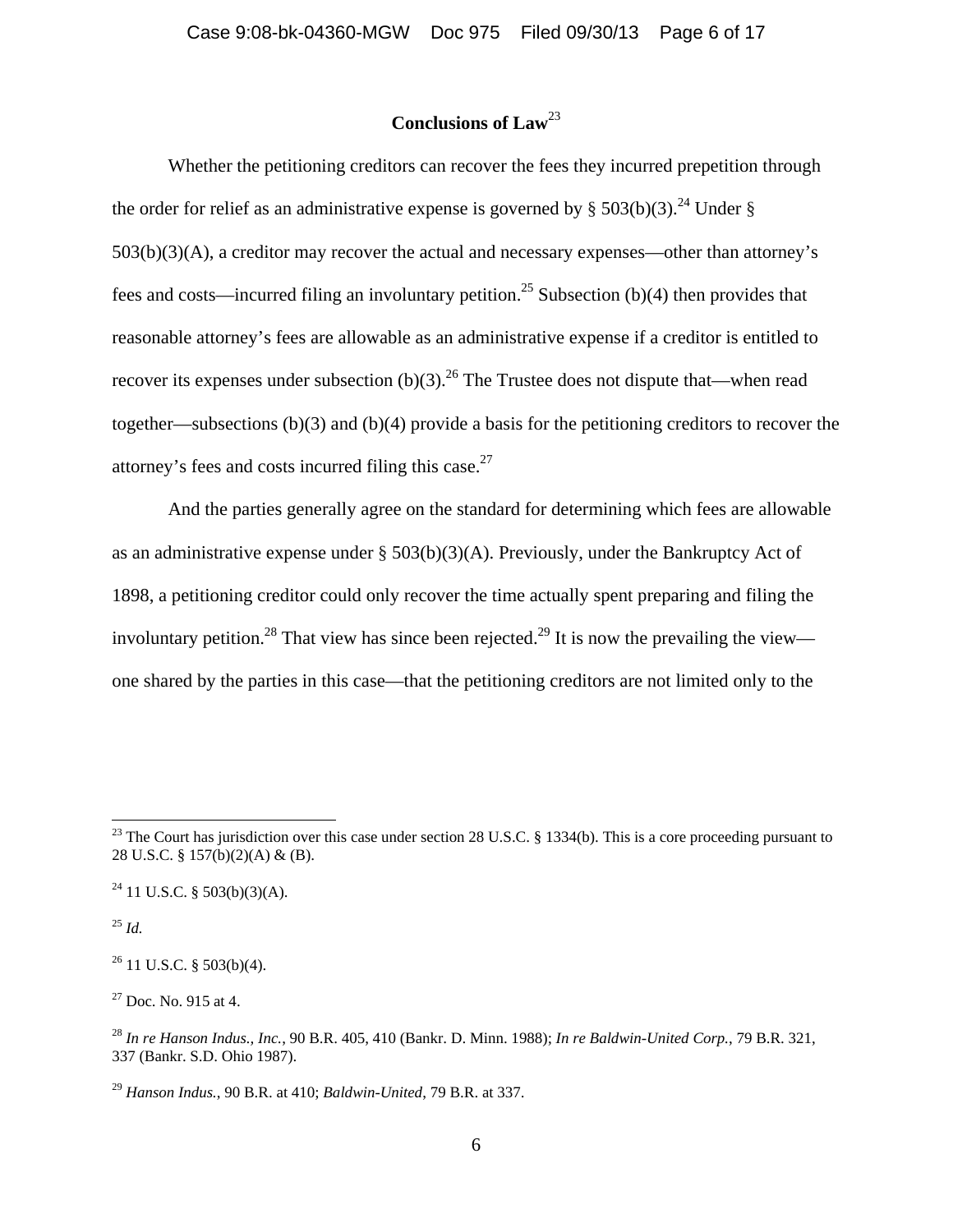#### Case 9:08-bk-04360-MGW Doc 975 Filed 09/30/13 Page 7 of 17

fees and costs spent on preparing and filing the petition.<sup>30</sup> In fact, both parties cite Judge Killian's decision in *In re Key Auto Liquidation Center*<sup>31</sup> for the proposition that a petitioning creditor is entitled to recover fees for time spent on matters "directly related" to preparing and filing the involuntary petition.

But the parties disagree on how that "directly related to" standard applies here. On the one hand, the petitioning creditors say work "directly related to" preparing and filing the petition necessarily includes contacting other creditors to join in the petition, legal and factual research regarding the grounds for filing the case, and litigating whether an order for relief should be entered. And according to the petitioning creditors, "legal and factual" research includes all of the work they did investigating the Debtor's Ponzi scheme. The Trustee, on the other hand, does not dispute that the petitioning creditors would be entitled to legal and factual research. He just believes the petitioning creditors are not entitled to recover any fees incurred before January 28, 2008—the first time the petitioning creditors considered an involuntary bankruptcy case. And he believes the petitioning creditors are only entitled to certain fees after that date. In all, the Trustee believes the petitioning creditors are only entitled to \$6,138.25 in fees under § 503(b)(3)(A). Ultimately, the Court generally agrees with the Trustee.

Unfortunately, few cases address the specific issue before the Court—i.e., is legal or factual research done before a petitioning creditor has considered filing an involuntary case "directly related to" the involuntary petition. In *In re Baldwin-United Corporation*, a case not cited by either party, the Court did address the recoverability of fees incurred for time spent on

<sup>30</sup> *Hanson Indus.*, 90 B.R. at 410; *Baldwin-United*, 79 B.R. at 337; *see also In re Crazy Eddie, Inc.*, 120 B.R. 273, 278 (Bankr. S.D.N.Y. 1990) (recognizing that a "more limited interpretation is indeed 'out of step with the realities' of today's bankruptcy practice").

<sup>31 384</sup> B.R. 599, 605 (Bankr. N.D. Fla. 1999).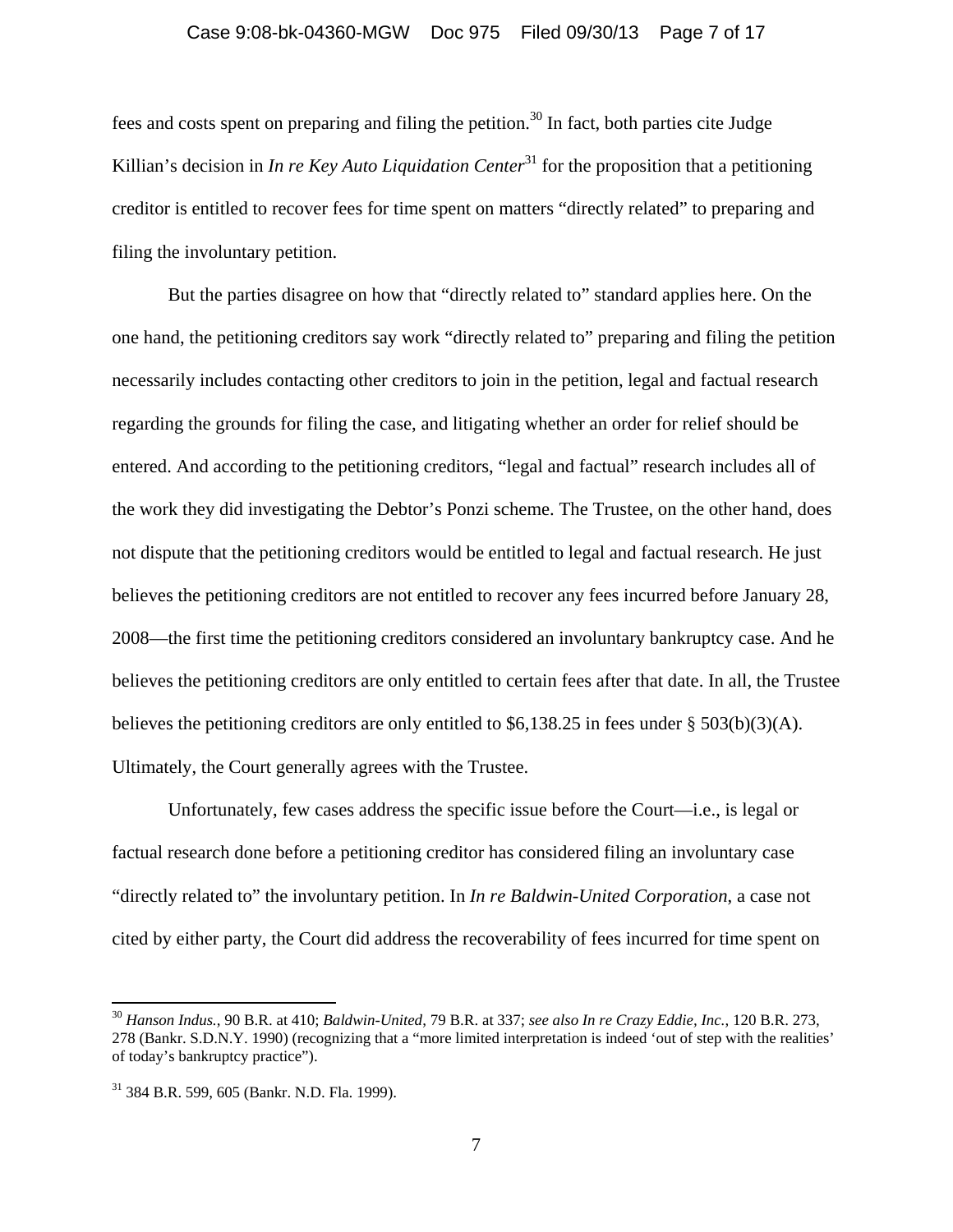## Case 9:08-bk-04360-MGW Doc 975 Filed 09/30/13 Page 8 of 17

legal and factual research.<sup>32</sup> That case involved the involuntary bankruptcy of a financial services firm with \$9 billion in assets and even more in debt. The petitioning creditors sought \$3.5 million as an administrative expense under  $\S$  503(b)(3). Given the size and intricacies of the debtor's structure in that case, the Court concluded that no creditor with any sense would have filed an involuntary petition without first doing significant legal and factual research*.* <sup>33</sup> As a consequence, the court concluded that the fees for legal and factual research were allowable as an administrative expense.<sup>34</sup> *Baldwin-United*, however, did not involve research conducted before the petitioning creditor considered the possibility of an involuntary case.

The only case that appears to have addressed that issue is *In re Hanson Industries, Inc.*<sup>35</sup> That case involved an administrative expense application filed by 35 of the debtor's former employees. The debtor in that case—Hanson Industries—processed resin for the roto molding industry. After Hanson suffered excessive and unanticipated losses, its major secured lender— Bank of New England—sued to recover amounts owing on its loan with Hanson and to foreclose on its collateral securing that loan.<sup>36</sup> Months later, the former employees sued Hanson for improper termination.<sup>37</sup> During the course of discovery in the lawsuits against Hanson (which were consolidated), the Bank of New England and the former employees developed considerable information that Hanson had diverted assets to its principal and his family members.<sup>38</sup>

<sup>34</sup> *Id.*

<sup>37</sup> *Id.*

 <sup>32</sup> *Baldwin-United*, 79 B.R. at 337.

<sup>33</sup> *Id.*

<sup>35</sup> *Hanson Indus.*, 90 B.R. at 410.

<sup>36</sup> *Id.* at 407.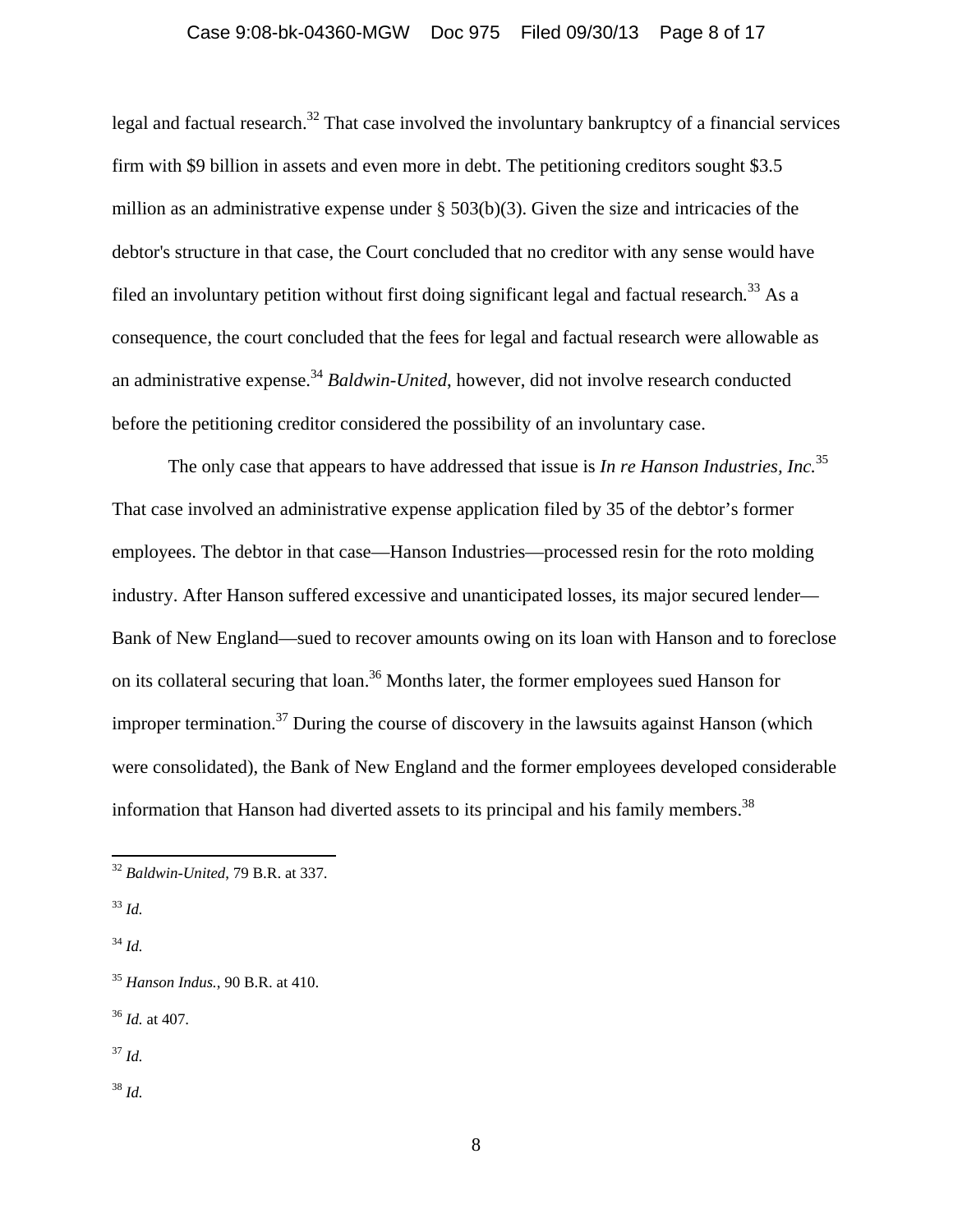## Case 9:08-bk-04360-MGW Doc 975 Filed 09/30/13 Page 9 of 17

Based on the information discovered during the two state court lawsuits, the Bank of New England and former employees filed an involuntary chapter 7 case against Hanson.<sup>39</sup> Rather than convert to chapter 11, Hanson fought the involuntary petition. An order for relief was eventually entered against Hanson. The former employees and the Bank of New England (as well as their counsel) then sought to recover the fees they incurred as an administrative expense under §§ 503(b)(3)(A) & (b)(4).<sup>40</sup> The bankruptcy court refused to allow the former employees to recover any of the fees they incurred during the state court lawsuit.<sup>41</sup>

In rejecting the former employees' administrative expense claim for pre-petition fees, the bankruptcy court acknowledged that the discovery obtained during the state court case was helpful in deciding whether to file the involuntary case in the first place.<sup> $42$ </sup> The Court also acknowledged that the information had some value in securing the order for relief over the debtor's objection.<sup>43</sup> But the court concluded that the work was too remote in time to the filing of the petition.<sup>44</sup> The state court lawsuit was pending from September 1986 to April 1987, and the involuntary case was filed on May 1, 1987.<sup>45</sup> Although counsel for the former employees argued that "bankruptcy was always an option," the court concluded that it could not "award an

<sup>43</sup> *Id.*

<sup>44</sup> *Id.*

<sup>39</sup> *Id.*

<sup>40</sup> *Id.* at 409.

<sup>41</sup> *Id.* at 411-12.

<sup>42</sup> *Id.* at 412.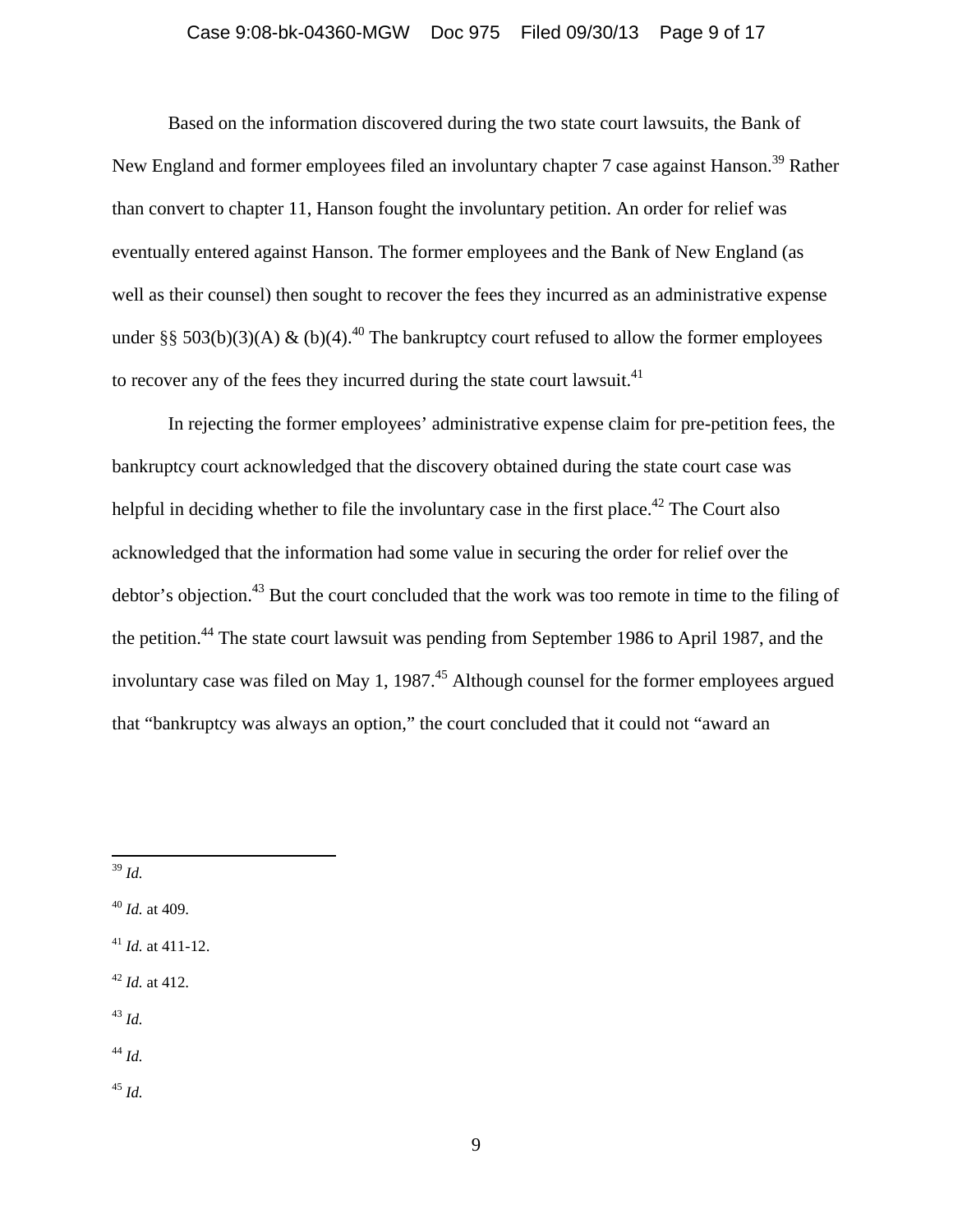#### Case 9:08-bk-04360-MGW Doc 975 Filed 09/30/13 Page 10 of 17

administrative expense for activities so remote to the actual filing of the petition, even though these activities tangentially benefitted the estate."<sup>46</sup>

The Court agrees with the outcome in *Hanson Industries*, although it would have reached the same result for a different reason. The Court is hesitant to draw a bright-line test based solely on timing. The facts of this case illustrate why. In *Hanson Industries*, the court refused to allow any fees incurred more than a week before the involuntary petition was filed. But here, the petitioning creditors conducted legal analysis *three months* before the involuntary petition was filed, and even the Trustee concedes that research is "directly related to" the involuntary petition. The problem with using timing as the bright-line test is that it will, as the facts of this case illustrate, exclude certain fees that should be allowed.

So the Court proposes an alternative test instead: a petitioning creditor is not entitled to recover any pre-petition fees under  $\S 503(b)(3)(A)$  for work it would have done had the involuntary bankruptcy case not been filed. That bright-line test harmonizes the two competing goals of § 503(b). For one, it reimburses petitioning creditors for successfully filing and prosecuting an involuntary case, which advances the public policy of marshaling a debtor's assets and equitably distributing them before they are squandered.<sup>47</sup> At the same time, it keeps the administrative expenses to a minimum, thereby preserving the estate for the benefit of its creditors.48 It also prevents petitioning creditors from receiving a windfall, which would occur if they were reimbursed for fees they would have expended regardless of whether the involuntary

<sup>47</sup> *Id.* at 410; *In re Adams Furniture Indus., Inc.*, 1993 WL 13004589, at \*3 (Bankr. S.D. Ga. Dec. 10, 1993).

<sup>48</sup> *In re Baldwin-United Corp.*, 79 B.R. 321, 336 (Bankr. S.D. Ohio 1987).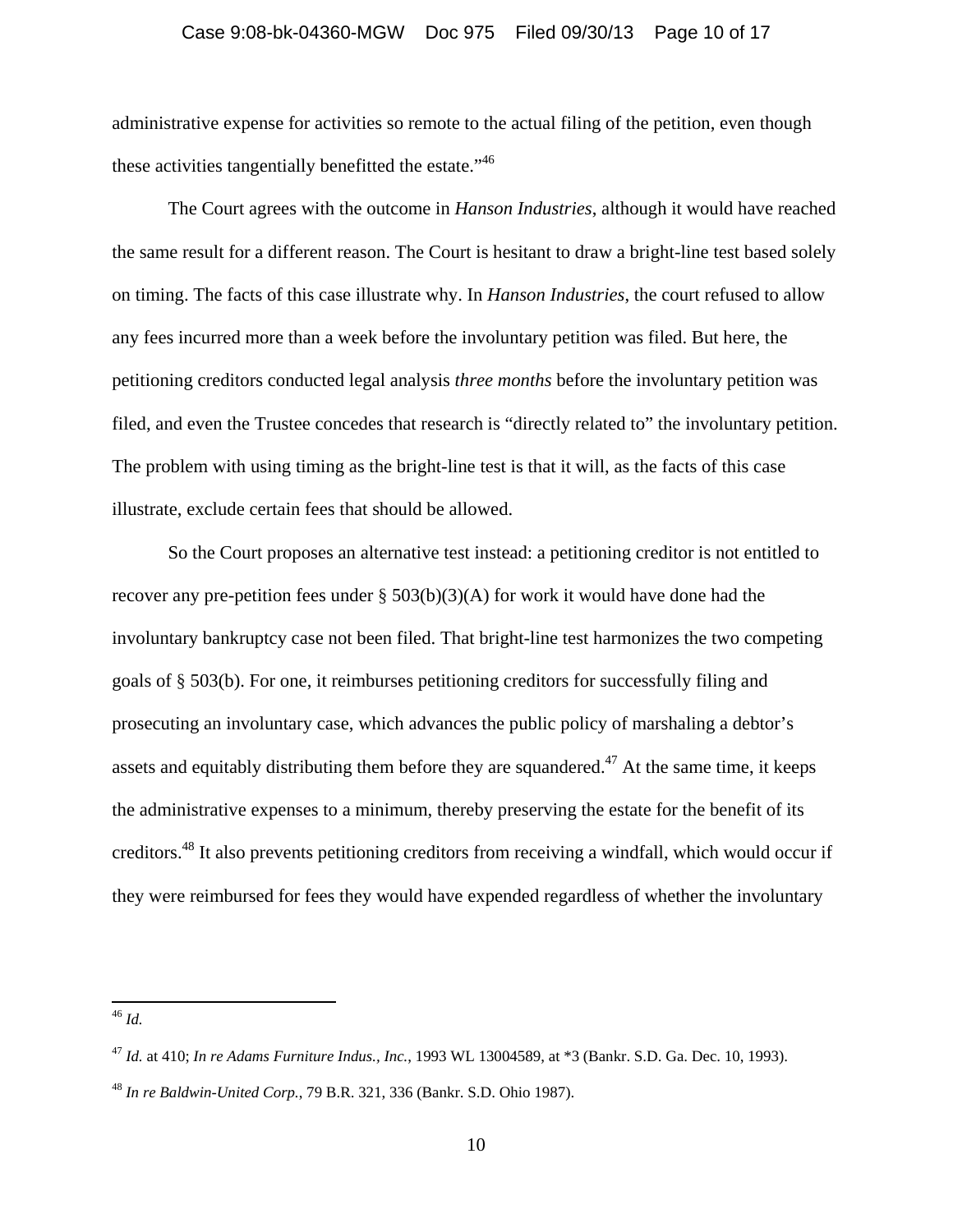#### Case 9:08-bk-04360-MGW Doc 975 Filed 09/30/13 Page 11 of 17

bankruptcy case had not been filed. The Court's alternative test would have resulted in the same outcome in *Hanson Industries*.

And it leads to a similar outcome here. The bulk of the fees incurred by the petitioning creditors was for research or other work done in connection with their state court claims against the Debtors. The Court does not doubt that much of that research, like the research in *Hanson Industries*, was helpful in deciding whether to file this case and eventually securing an order for relief. But the petitioning creditors would have done that work anyway. In fact, much of it was done months before they even considered the possibility of an involuntary case. Again, the goal of  $\S$  503(b)(3)(A) is to make creditors whole for bringing a debtor into bankruptcy; it is not to reimburse creditors for fees they would have otherwise occurred in pursuit of their own interests. Accordingly, the Court concludes that the petitioning creditors are not entitled to recover fees for work they would have done had this involuntary case not been filed.

That leaves for consideration the fees the petitioning creditors incurred postpetition. Section  $503(b)(3)(B)$  provides a mechanism for creditors to recover post-petition fees as an administrative expense.<sup>49</sup> Specifically, § 503(b)(3)(B) allows an administrative expense claim for a creditor that recovers transferred or concealed property for the benefit of the estate after first obtaining court approval.<sup>50</sup> By its plain terms, then,  $\S$  503(b)(3)(B) imposes two requirements to recovering fees as an administrative expense that are relevant to this case: First, the creditor must recover property for the benefit of the estate. Second, the creditor must first obtain court approval. $51$ 

 $^{49}$  11 U.S.C. § 503(b)(3)(B).

<sup>50</sup> *Id.*

<sup>&</sup>lt;sup>51</sup> There are two other requirements under § 503(b)(3)(B): the petitioning creditors must, in fact, be "creditors" of the debtor; and any recovery of property must be for the benefit of the estate. Neither of these requirements are at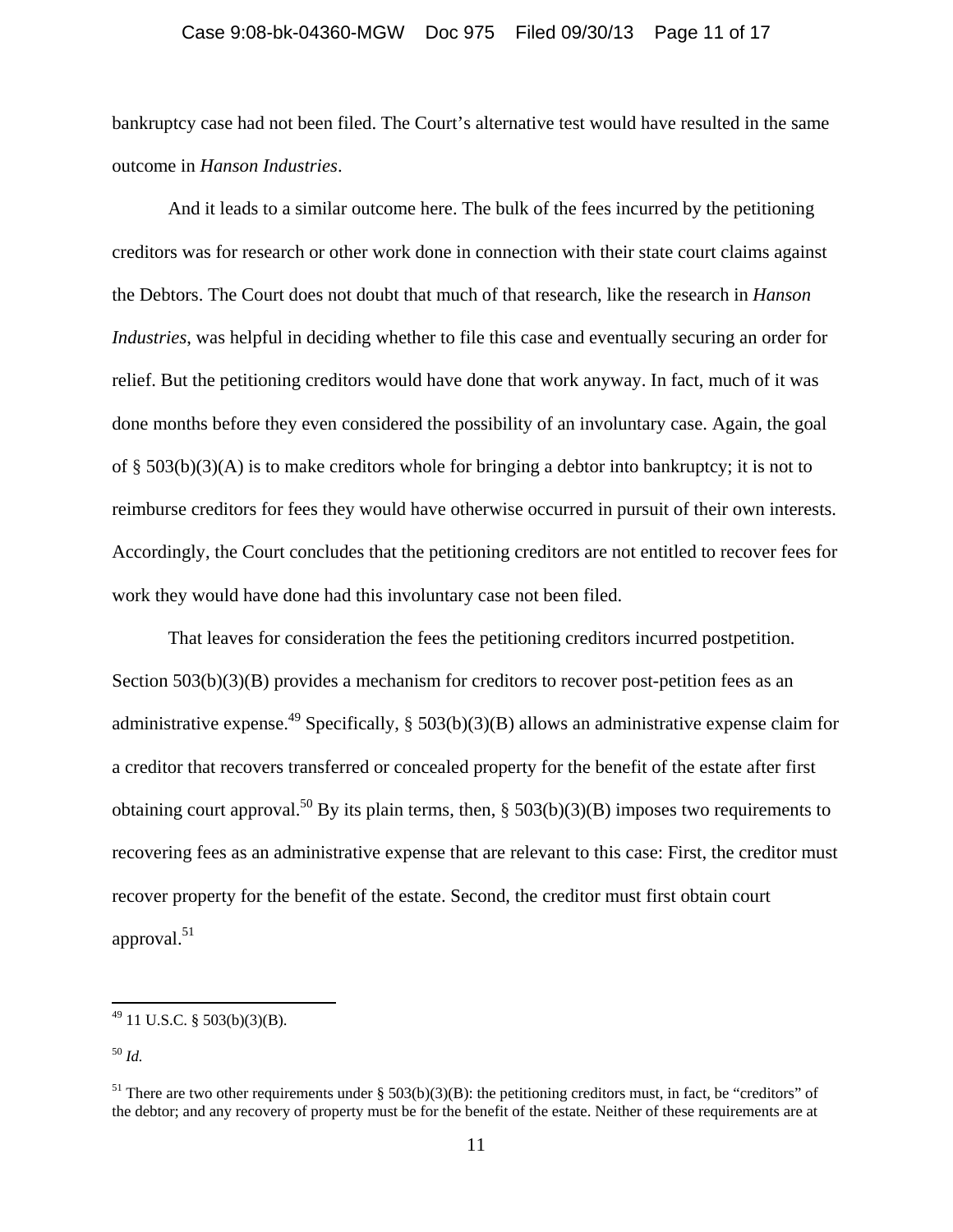## Case 9:08-bk-04360-MGW Doc 975 Filed 09/30/13 Page 12 of 17

There is some disagreement whether the petitioning creditors recovered property for the benefit of the estate. As a threshold matter, there is no question that the petitioning creditors themselves did not recover any property. Instead, the petitioning creditors contend that their assistance led the Trustee to recover property for the benefit of the estate. It is not clear, however, that a creditor can "recover" under § 503(b)(3)(B) where the trustee—and not the creditor—actually recovers the property. Neither party has addressed this issue. But it appears from the Court's own research that at least one court has held that a creditor cannot recover its post-petition fees under that scenario.<sup>52</sup> Putting that issue aside, the Trustee says there is "absolutely no 'showing' of any specific benefit accomplished by the Petitioning Creditors."53 In any event, there is no disagreement that the creditors here never obtained court approval for the work they did that they claim led to the Trustee's recovery.

So the real issue before the Court, then, is whether the petitioning creditors can recover their post-petition fees as an administrative expense under  $\S 503(b)(3)(B)$  without first obtaining court approval. The majority of courts hold that a creditor cannot recover fees under §  $503(b)(3)(B)$  for actions taken without prior court approval.<sup>54</sup> Those courts generally rely on the plain language of the statute. A minority of courts, however, recognize that prior court approval is ordinarily required but nevertheless allow creditors to recover fees as an administrative

<u> 1989 - Johann Stoff, amerikansk politiker (d. 1989)</u>

issue here. There is no question the petitioning creditors are "creditors" of the estate, and the recovery that the petitioning creditors hinge their administrative expense claim on undoubtedly benefited the estate.

<sup>52</sup> *In re Beale*, 358 B.R. 744, 746-47 (Bankr. N.D. Ill. 2006).

<sup>53</sup> Doc. No. 918.

<sup>54</sup> *See, e.g., In re Beale*, 358 B.R. at 747; *In re Elder*, 321 B.R. 820, 828-29 (Bankr. E.D. Va. 2005); *In re Blount*, 276 B.R. 753, 758 (Bankr. M.D. La. 2002); *In re Lagasse*, 228 B.R. 223, 225 (Bankr. E.D. Ark. 1998); *In re Fall*, 93 B.R. 1003, 1012 (Bankr. D. Or. 1988); *In re Romano*, 52 B.R. 590, 593 (Bankr. M.D. Fla. 1985); *Lazar v. Casale (In re Casale)*, 27 B.R. 69, 70 (Bankr. E.D.N.Y. 1983).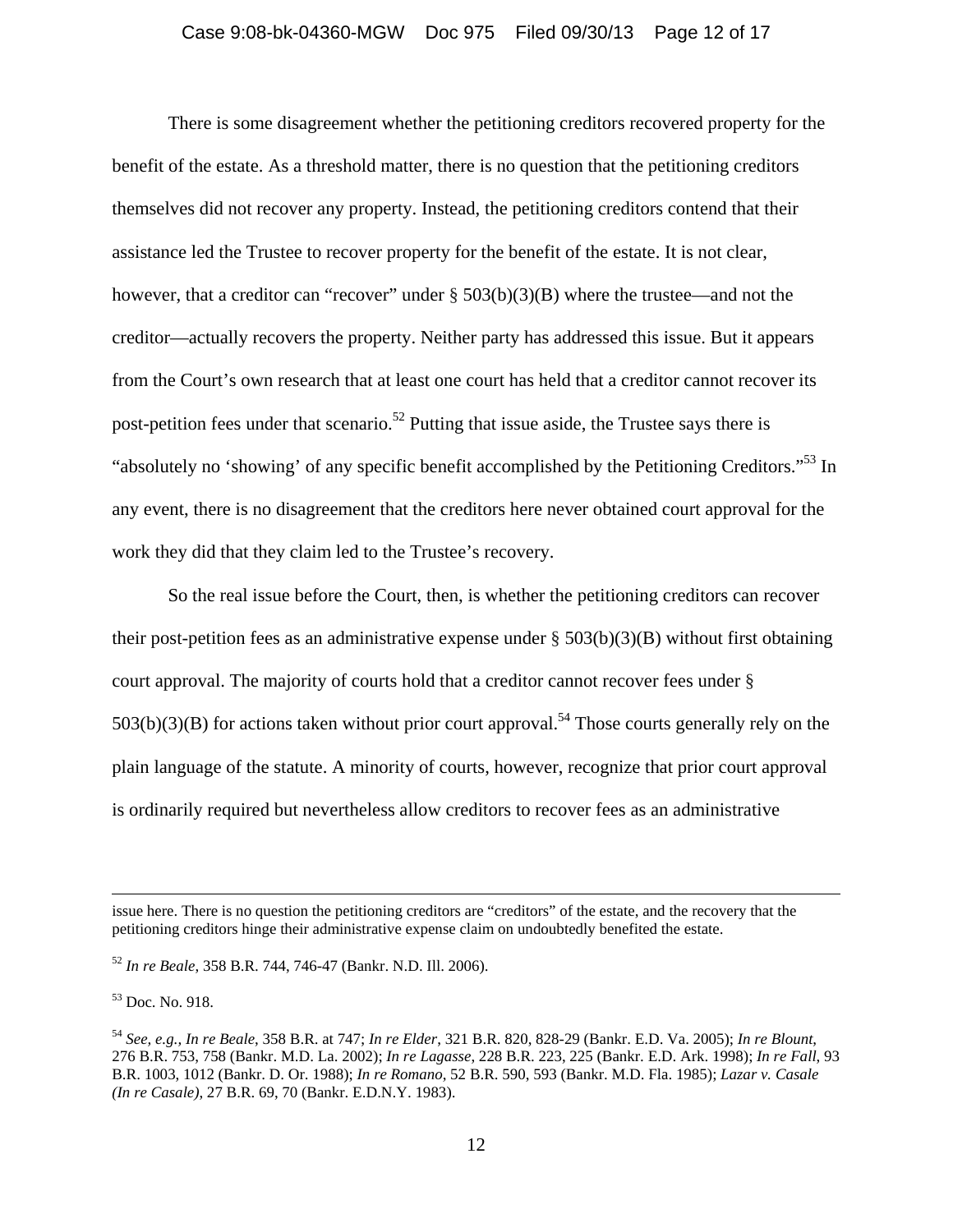## Case 9:08-bk-04360-MGW Doc 975 Filed 09/30/13 Page 13 of 17

expense absent prior court approval under exceptional circumstances.<sup>55</sup> According to those courts, it is unfair to deny creditors compensation for work that resulted in a substantial benefit to the estate, and denying compensation would have a chilling effect on creditor participation in bankruptcy proceedings. The Court adopts the majority view requiring prior court approval for three reasons.

First, requiring court approval is consistent with the plain meaning of  $\S 503(b)(3)(B)$ . As the United States Supreme Court has repeatedly recognized, any interpretation of the Bankruptcy Code must necessarily start with the language of the Bankruptcy Code itself.<sup>56</sup> This Court has likewise repeatedly recognized that same principle.<sup>57</sup> Here, the language of § 503(b)(3)(B) could not be more plain: the court may allow an administrative expense claim for fees or expenses incurred by a "creditor that recovers, *after the court's approval*, for the benefit of the estate any property transferred or concealed by the debtor."<sup>58</sup> Allowing a creditor to recover fees and costs as an administrative expense for action taken without court approval would effectively read the phrase "after the court's approval" out of the statute.<sup>59</sup>

Second, requiring prior court approval is consistent with Congressional intent. The United States Supreme Court recognized in *Dewsnup v. Timm* that "when Congress amends the

<sup>55</sup> *See, e.g., In re Morad*, 328 B.R. 264, 270-71 (1st Cir. 2005); *In re Zedda*, 169 B.R. 605, 607-08 (Bankr. E.D. La. 1994); *In re Antar*, 122 B.R. 788, 791 (Bankr. S.D. Fla. 1990); *In re Johnson*, 72 B.R. 115, 118 (Bankr. E.D.N.C. 1987); *In re Rumpza*, 54 B.R. 107, 109 (Bankr. D.S.D. 1985); *In re George*, 23 B.R. 686, 687 (Bankr. S.D. Fla. 1982).

<sup>56</sup> *Ransom v. FIA*, 131 S. Ct. 716, 723 (2011) (setting forth standard for interpreting BAPCPA amendments).

<sup>57</sup> *See, e.g., In re Martin*, 2013 WL 5229816, at \*4 (Bankr. M.D. Fla. Sep. 17, 2013).

<sup>58 11</sup> U.S.C. § 503(b)(3)(B) (emphasis added).

<sup>59</sup> *In re Hall*, 373 B.R. 788, 795 (Bankr. S.D. Ga. 2006) (quoting *In re Cent. Idaho Forest Prods.*, 317 B.R. 150, 157 Bankr. D. Idaho 2004)).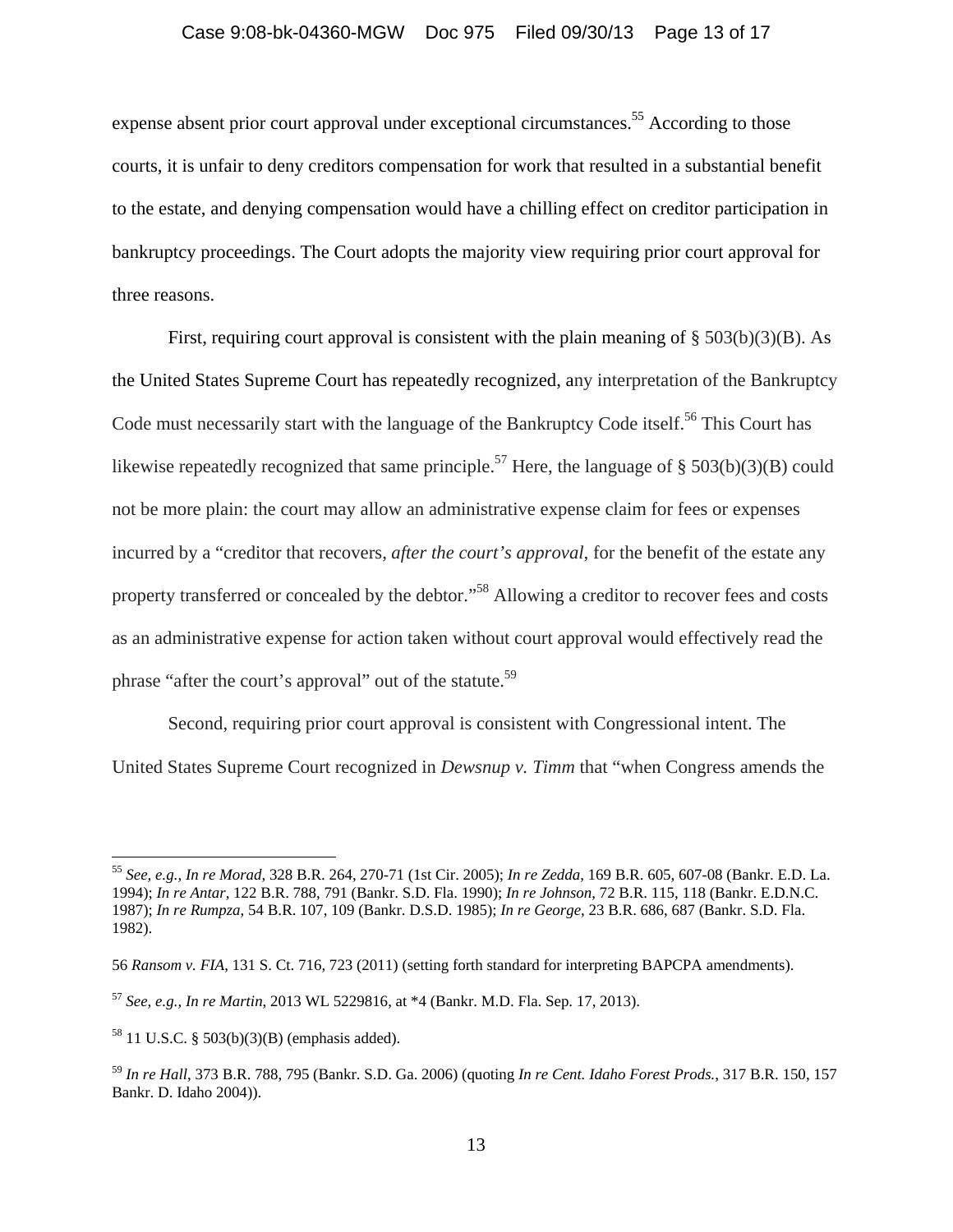## Case 9:08-bk-04360-MGW Doc 975 Filed 09/30/13 Page 14 of 17

bankruptcy laws, it does not write 'on a clean slate.'"<sup>60</sup> For that reason, courts have recognized that "a change in the language of a statute indicates that a departure from the old law was intended."<sup>61</sup> Here, § 503(b)(3)(B) is derived from § 64(a)(1) and (3) of the Bankruptcy Act of 1898. Under § 64(a)(1), a creditor was entitled to an administrative expense claim for fees incurred recovering property for the benefit of the estate.<sup>62</sup> When Congress passed the 1978 Bankruptcy Code, it specifically limited a creditor's right to an administrative expense claim for recovering property for the benefit of the estate to those instances where the creditor sought and obtained prior court approval.<sup>63</sup> Given the legislative history of § 503(b)(3)(B), the Court can only conclude that Congress intended for § 503(b)(3)(B) to apply precisely as its plain language suggests.

Third, requiring prior court approval promotes an important public policy. One of the reasons Congress required court approval was to ensure that the actions taken by creditors were necessary and not duplicative of work performed by the Trustee.<sup>64</sup> Likewise, requiring court approval maintains the Bankruptcy Code's structure of vesting the trustee with the primary duty of recovering property for the benefit of the estate.<sup>65</sup> It has the added benefit of avoiding the scenario alluded to in *In re Blount*:

> A horde of creditors deputized from the inception of the case, ranging out in the countryside recovering what they can find and

<sup>60 502</sup> U.S. 410, 419 (1992).

<sup>61</sup> *In re Casale*, 27 B.R. 69, 70 (Bankr. E.D.N.Y. 1983); *In re Beale*, 358 B.R. 744, 748 & n.11 (Bankr. N.D. Ill. 2006) (citing *Shamrock Oil & Gas Co. v. Sheets*, 313 U.S. 100 (1941)).

<sup>62</sup> *Casale*, 27 B.R. at 70.

<sup>64</sup> *Beale*, 358 B.R. at 748.

<sup>65</sup> *Blount*, 276 B.R. 753, 761 (Bankr. M.D. La. 2002) (explaining that "[u]nder the Bankruptcy Code, the trustee is charged with the primary, original duty to recover property transferred or concealed").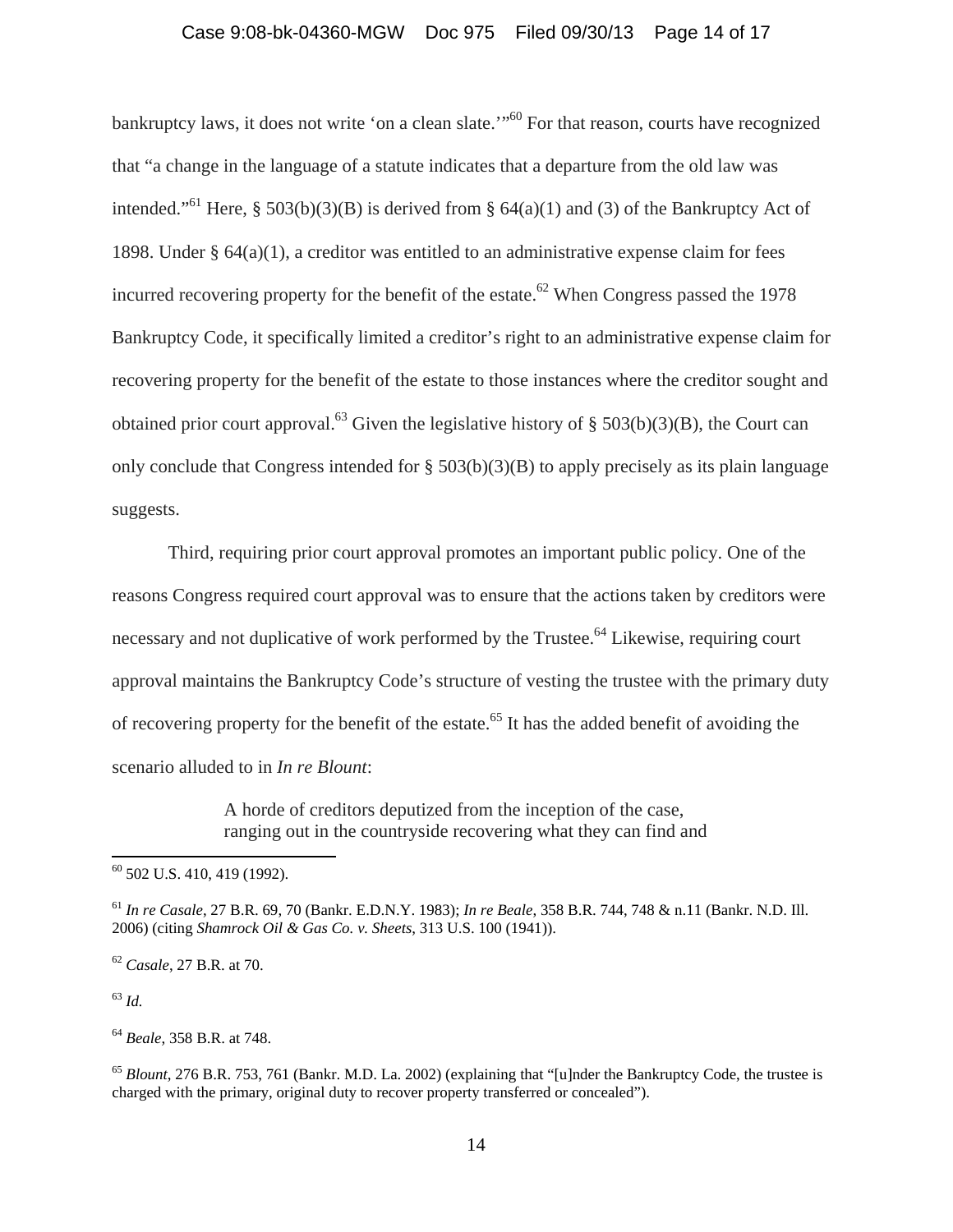bringing it to the court to be checked in (approved) before tossing it into the larder.<sup>66</sup>

To be fair, there are public policy concerns that weigh in favor of allowing administrative claims under § 503(b)(3) even where a creditor has not obtained prior court approval, but those public policy concerns are outweighed by the need to maintain the Trustee's primary responsibility for marshaling assets of the estate and avoiding unnecessary and duplicative work.

For those three reasons, the Court concludes that the creditors were required to obtain prior court approval before they are entitled to an administrative expense claim under § 503(b)(3)(B). Because the petitioning creditors failed to obtain prior court approval, they are not entitled to an administrative expense claim for any fees incurred after the order for relief was entered in this case, even if those fees were incurred for work that led to the recovery of property for the benefit of the estate. It is worth noting, however, that even if the Court were inclined to award an administrative expense claim under  $\S 503(b)(3)(B)$  absent prior court approval, the facts of this case do not warrant that extraordinary relief.

To begin with, some courts that have granted *nunc pro tunc* approval of a creditor's actions have looked to the standards applied for *nunc pro tunc* approval of professionals under Bankruptcy Code § 327.<sup>67</sup> Although the Court declines to adopt the minority view allowing an administrative expense claim absent prior court approval, it recognizes that resort to the standards articulated for *nunc pro tunc* approval at least provides a workable standard. And one of the factors courts consider under § 327—whether the failure to seek court approval resulted

<sup>66</sup> *Id.* at 759.

<sup>&</sup>lt;sup>67</sup> In re Morad, 328 B.R. 264, 271 (1st Cir. 2005) (considering whether to allow an administrative expense claim under § 503(b)(3)(B) where the creditor failed to obtain prior court approval); *see also In re Elder*, 321 B.R. 820, 829 (E.D. Va. 2005) (explaining that "[i]f retroactive authority [for court approval under § 503(b)(3)(B)] were available, the three tests for retroactive approval of employment of professionals would be the minimum requirements that must be met").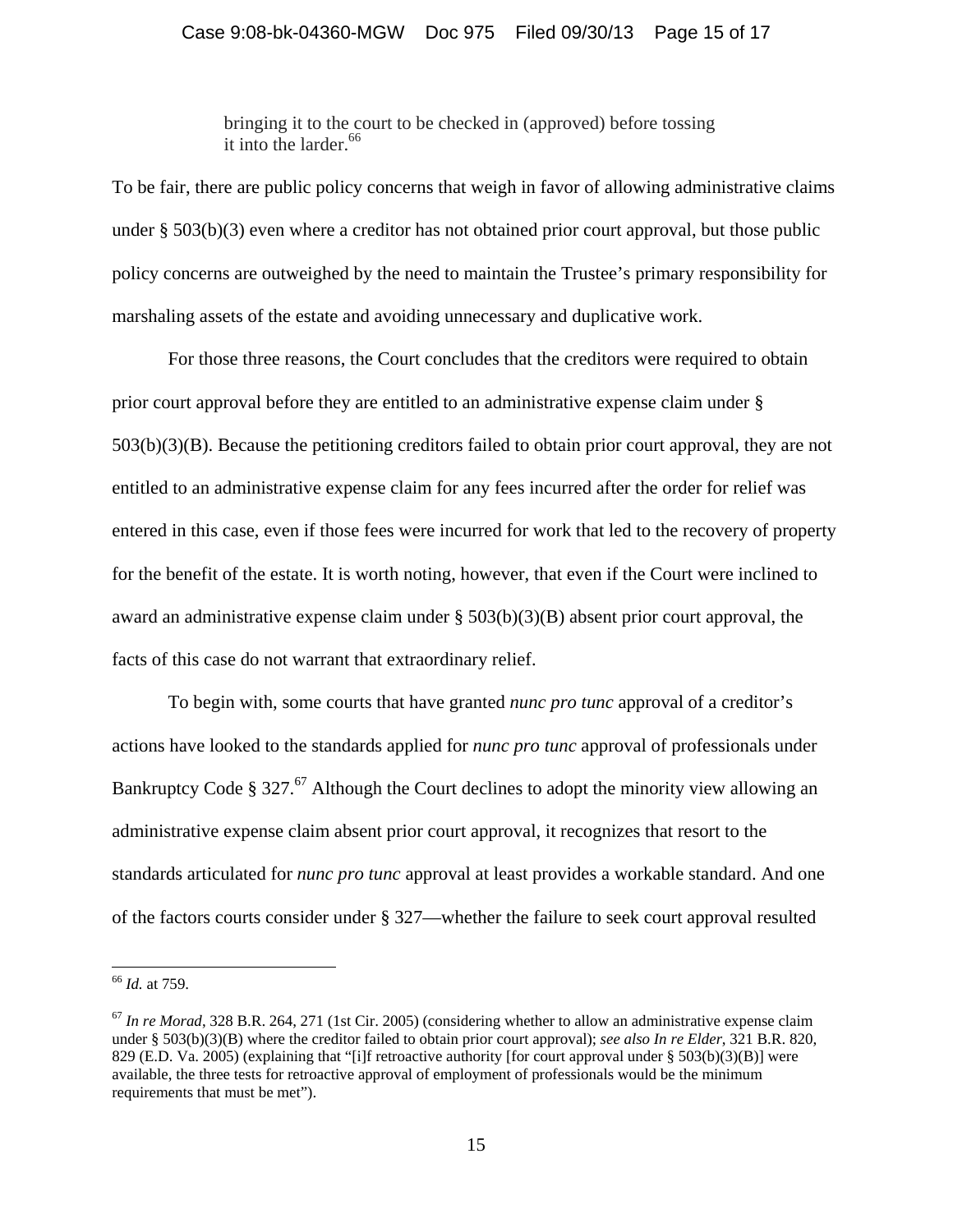#### Case 9:08-bk-04360-MGW Doc 975 Filed 09/30/13 Page 16 of 17

from extraordinary circumstances—is not present here. The petitioning creditors have offered no reason for their failure to obtain court approval for the fees they incurred. More importantly, the bulk of the work that the petitioning creditors contend led to the recovery of property for the benefit of the estate—providing the Trustee information regarding the Debtors' fraudulent scheme, their assets, and their financial transactions—actually took place prepetition.

In reality, the petitioning creditors are seeking recovery of fees for making a substantial contribution to the estate. Section  $503(b)(3)$  actually permits an administrative expense claim for fees and expenses incurred by a creditor who provides a substantial contribution to the estate.<sup>68</sup> But that provision only applies in chapter 9 or 11 cases—not chapter 7 cases. The Court recognizes that  $\S 503(b)(3)$  is not intended as an exclusive list of administrative expense claims.69 The Court, however, joins the other courts that have recognized that "[w]hen a subsection directly addresses the type of administrative expense sought, the restrictions in it cannot be avoided by appealing to the non-exclusive nature of  $\S 503(b)$ .<sup>70</sup>

#### **Conclusion**

The Court does not doubt that the petitioning creditors provided a benefit—perhaps even a substantial benefit—to the estate. But the Court cannot award an administrative expense claim in a chapter 7 case based on a substantial benefit. Instead, the Court is limited by the plain meaning of § 503(b). And under the plain meaning of that section, the petitioning creditors are not entitled to an administrative expense claim for any fees they incurred prepetition (through the

<sup>68 11</sup> U.S.C. § 503(b)(3)(D).

 $^{69}$  Section 503(b) provides that, "after notice and a hearing, there shall be allowed administrative expense claims, *including*" for the specifically enumerated categories." *Id.* (emphasis added). Bankruptcy code § 102 specifically recognizes that the word "including" is not intended to be limiting. 11 U.S.C. § 102(3). So there is no question that the list of categories of administrative expense claims in § 503(b) is not exhaustive.

<sup>70</sup> *Elder*, 321 B.R. at 829; *Beale*, 358 B.R. at 748 (quoting *Elder*).